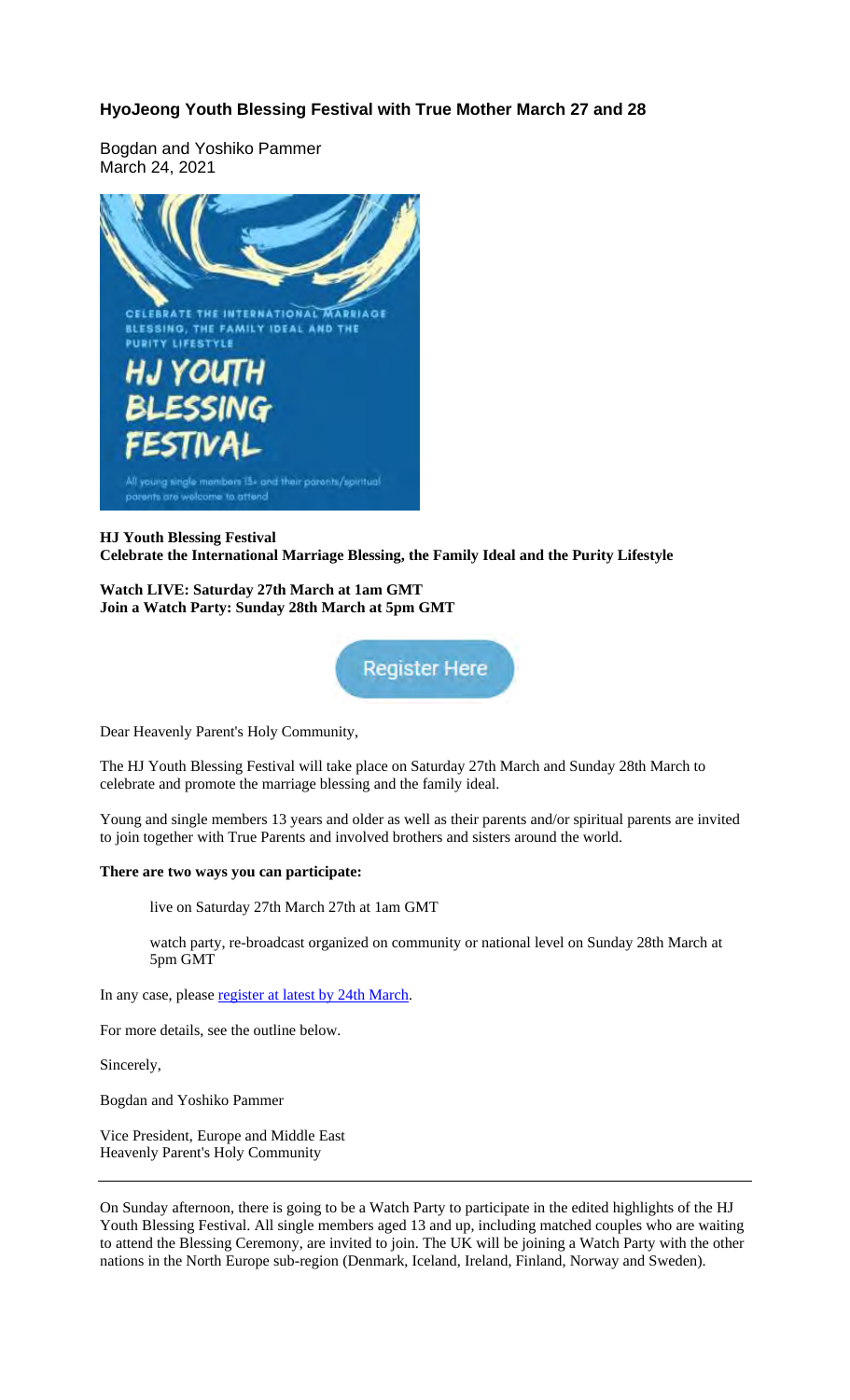The North Europe Watch Party will be on Zoom, but you have to register using this link in order to receive the Zoom link.

Please note: We're entering British Summer Time on Sunday morning, and although most clocks automatically update themselves, it's good to pay attention to the change.

The North Europe Watch Party will begin at 4:15pm in the UK. There will be an interactive programme for 45 minutes before watching the highlights video, which will be followed by some group reflection. The event will finish no later than 6:45pm in the UK.

We don't have confirmed details of the programme, but it's possible that the programme will include: a testimony from a 2nd generation international couple; testimonies from some of True Parents' grandchildren; a Purity Ceremony (including a commitment to a pure lifestyle); an engagement announcement by True Mother; and some cultural performances.

#### **Hyojeong Youth Blessing Festival Outline**

**Title:** Hyojeong Youth Blessing Festival Officiated by the True Parents of Heaven, Earth and Humankind

#### **Purpose:**

Create a culture of filial heart (hyojeong) to encourage young people to attend the Blessing

Renewal Pledge / Pledge of new beginning by young people to maintain their purity and to receive the Blessing in the future

Promote International Matching and Blessing

#### **Date:**

March 27th, 2021, Saturday 2 am CET (live) March 28th, 2021, Sunday, 6 pm CET (Re-broadcast, watch party)

#### **Venue:**

**Korea:** Cheongshim Peace World Center / private locations (participation via webcast)

**Other countries:** Centres approved by the Regional HQs or private locations (participation via webcast) or local zoom meetings (watch parties)

\*However, please be sure to follow local COVID-19 government regulations for religious events and gatherings in your nation.

## **Draft Program:**

Testimonies about Matching and Blessing Musical Performances True Mother's Message Renewal Pledge/Purity Ceremony\* Talent contest of international blessed couples from around the world

> \*Ceremony officiated by True Parents for single young people to commit or re-commit to a pure lifestyle and strive to receive the Marriage Blessing in the future.

#### **Invited/Audience:**

Members at least 13 years of age who wish to receive the Blessing in the future, and their parents (including young members with spiritual parents)

Single candidates currently in the matching process, and engaged couples

Personnel-in-charge of matters related to the Blessing and matching supporters on national, sub-regional and regional levels

#### **Registration**

Please register online by 24th March at the latest.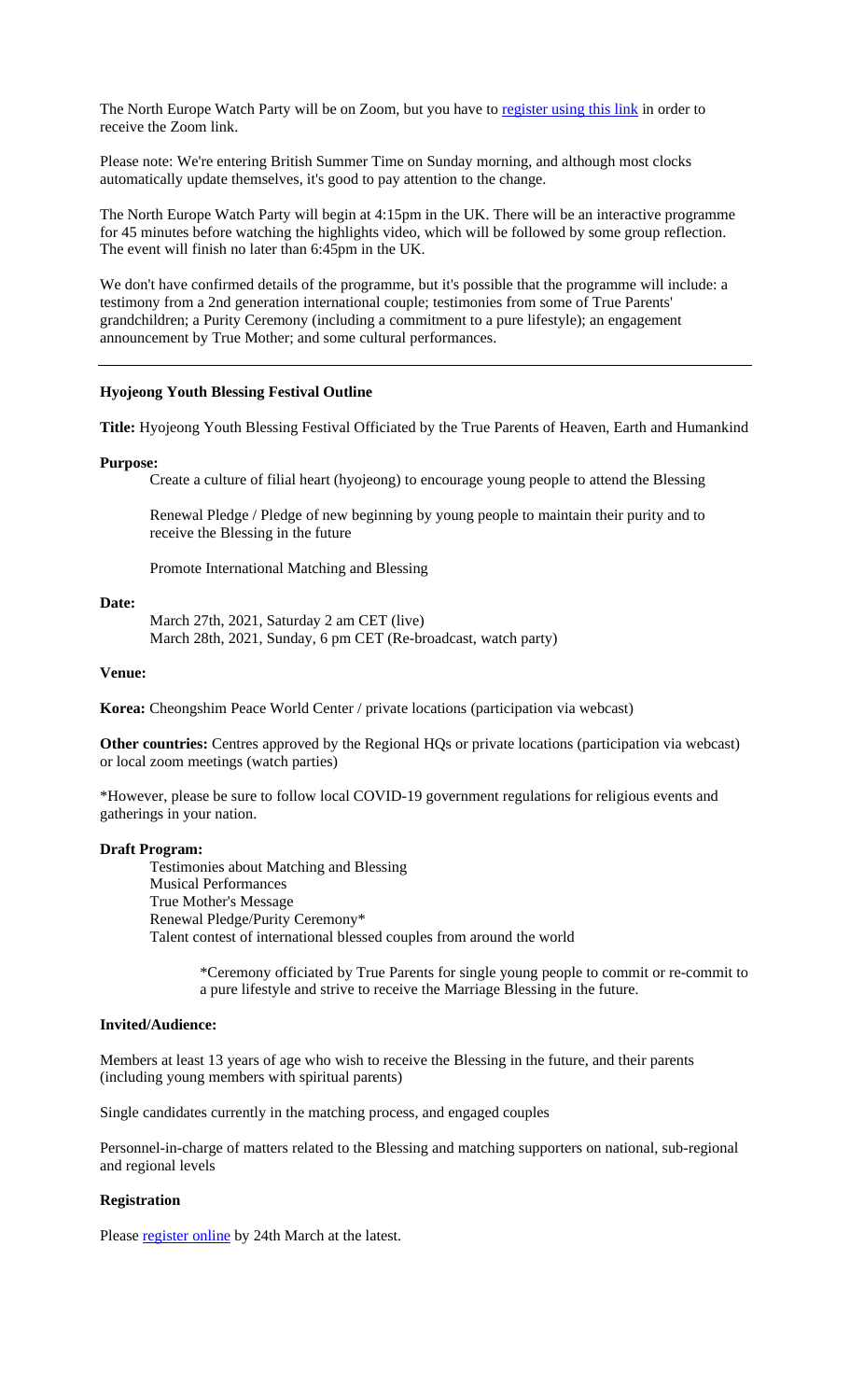

| <b>HyoJeong Youth</b>    |
|--------------------------|
| <b>Blessing Festival</b> |

Date:

March 27th, 2021, Saturday 2 am CET (live) March 28th, 2021, Sunday, 6 pm CET

\* Required

First Name \*

Your answer

 $\equiv$ 

Last Name \*

Your answer

Date of birth \*

 $\blacksquare$ 

Date

Email \*

Your answer

Country of residence \*

Your answer

Name of my community \*

Your answer